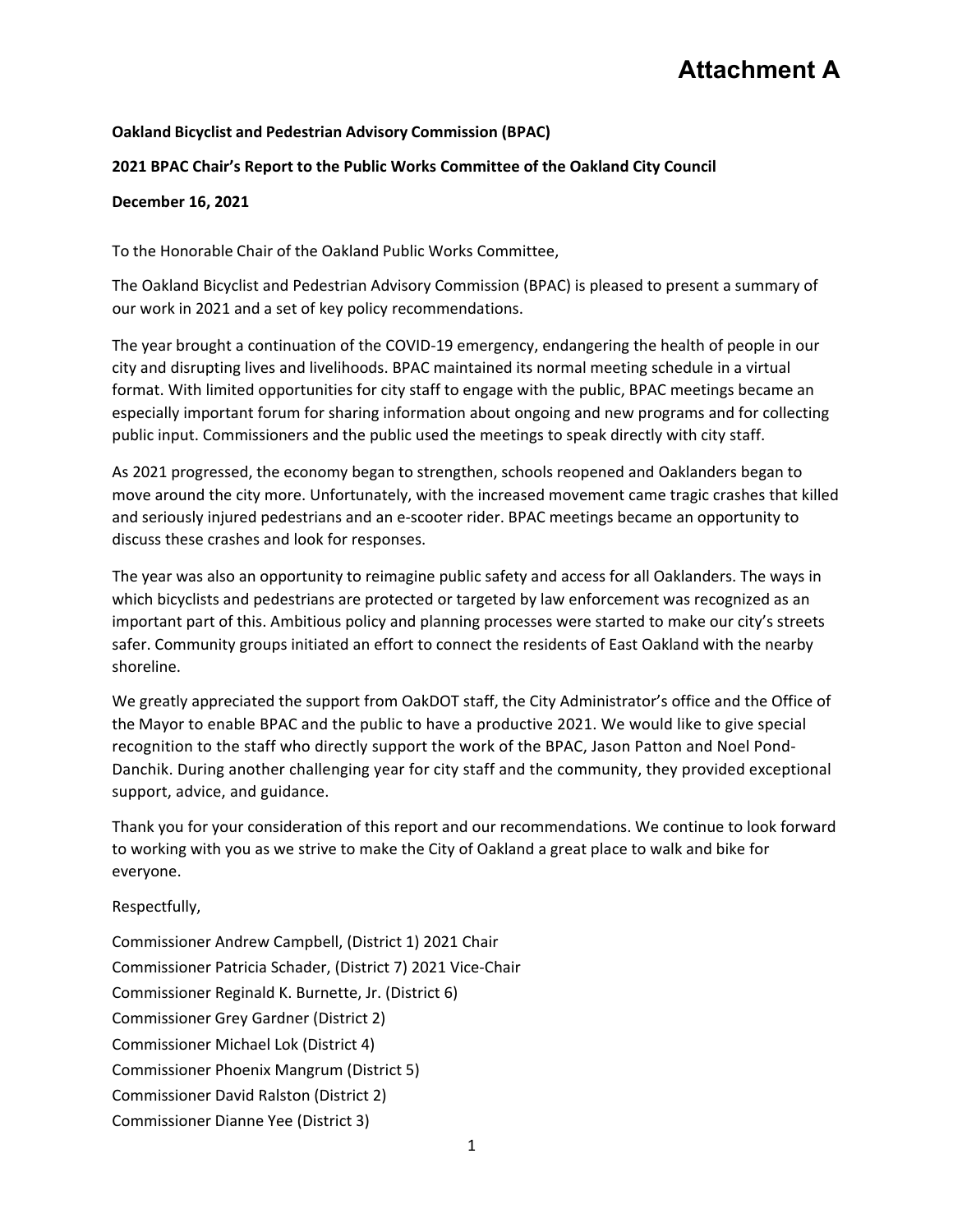2021 Oakland Bicyclist & Pedestrian Advisory Commission Chair's Report to the Public Works Committee of the Oakland City Council

The City of Oakland Bicyclist & Pedestrian Advisory Commission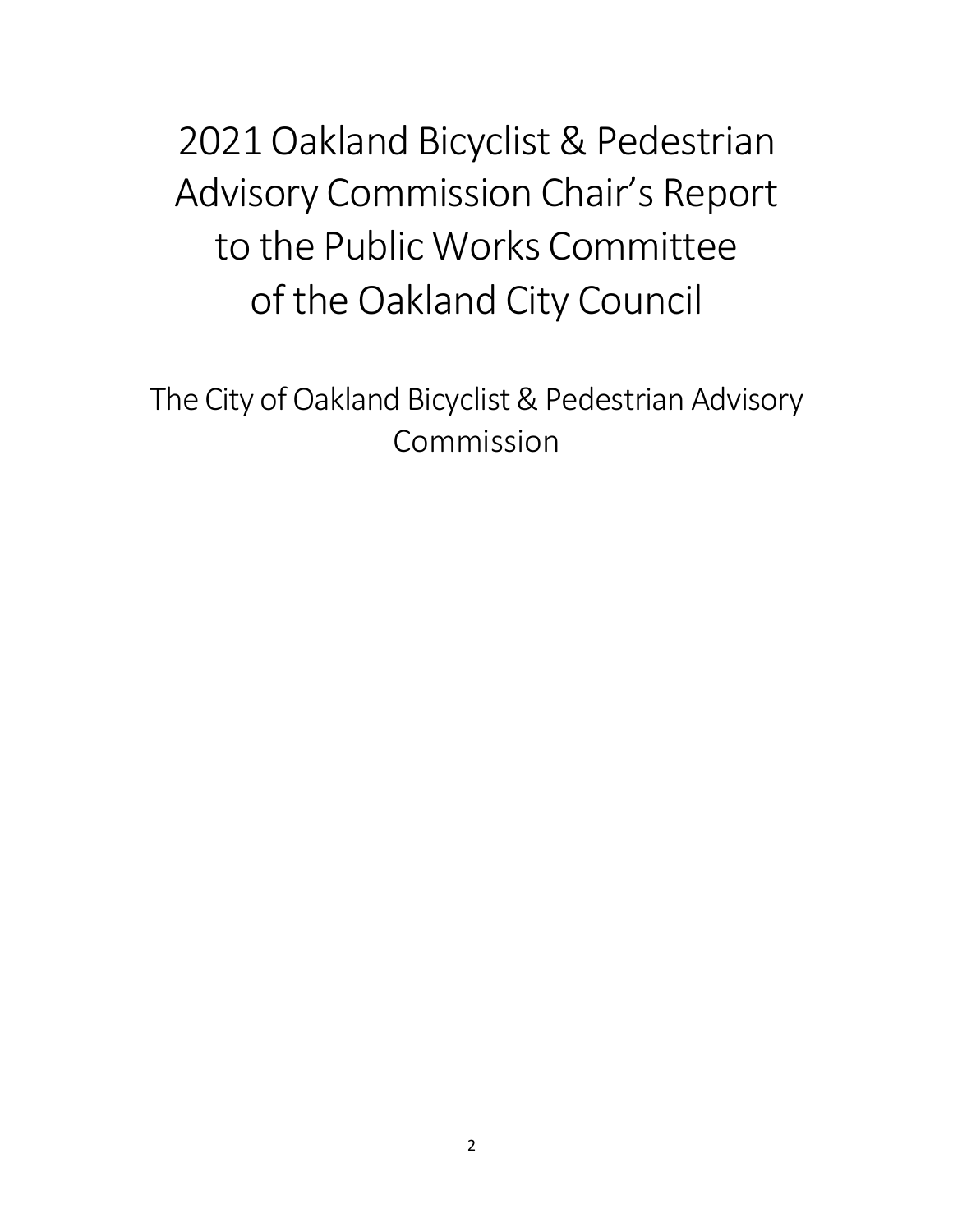# 1. Recommendations

This report summarizes many of the topics that the Bicyclist and Pedestrian Advisory Commission (BPAC) focused on in 2021. The City has made remarkable strides toward creating a city that is safer and more accessible for people walking and biking. The Paving program is a great example. The program has been significantly improving safety on streets through crosswalks, curb ramps, road diets, bike lanes and more. Even with this progress, many areas remain that need more focus from the city. The following are several recommendations that we urge the Public Works Committee to consider:

- **1. Reduce violence on our roads, including through better coordination between the Department of Transportation (OakDOT), Oakland Police Department (OPD) and the Office of Violence Prevention** 
	- 2021 was a violent year in Oakland. This has included violence against pedestrians. Twenty‐ two people were killed or seriously injured in Oakland while walking, bicycling or riding an e‐ scooter. Victims included children and the elderly. Of these, at least 12 people were harmed by drivers who fled the scene.
	- OakDOT should continue its focus on high injury corridors with hard infrastructure, but this is not enough.
	- Low cost, quick fix improvements should be made in dangerous locations.
	- A multi‐pronged effort is needed to prevent reckless and dangerous driving, involving OPD and the Office of Violence Prevention. Increased traffic enforcement could be part of the answer, coupled with equitable enforcement. Given the shortage of police officers and lack of focus on traffic enforcement, technologies like red light cameras should be investigated again.
	- The multi-agency Safe Oakland Street Initiative could be a process to enable coordination across the city, but the initiative needs to be accelerated.

#### **2. Continue the city's commitment to the most protective infrastructure possible for pedestrians and bicyclists**

• A strength of the city's Let's Bike Oakland bicycle plan is the focus on developing bike infrastructure that will be used by less confident bicyclists. Meeting the needs of less confident riders, including children and families, should continue to be a priority. This includes expanding the network of protected bike lanes and filling in challenging gaps between segments of bike lanes.

#### **3. Connect East Oakland to the shoreline**

- Access to the shoreline is important for recreation, community and family gatherings, exercise and enjoyment of nature. However, unlike residents near Jack London Square and Lake Merritt, the residents of East Oakland cannot access the shoreline that is closest to them. Roads, train tracks, industrial spaces and the Coliseum site are all barriers.
- The city has recognized this gap, but has not made a sufficient commitment to close the gap. Safe access via bike lanes, sidewalks, separate paths and mass transit need to be pursued. The Power the People project is one initiative that the city should support.
- While Coliseum redevelopment is pending, find short term solutions to provide access through the site or other routes.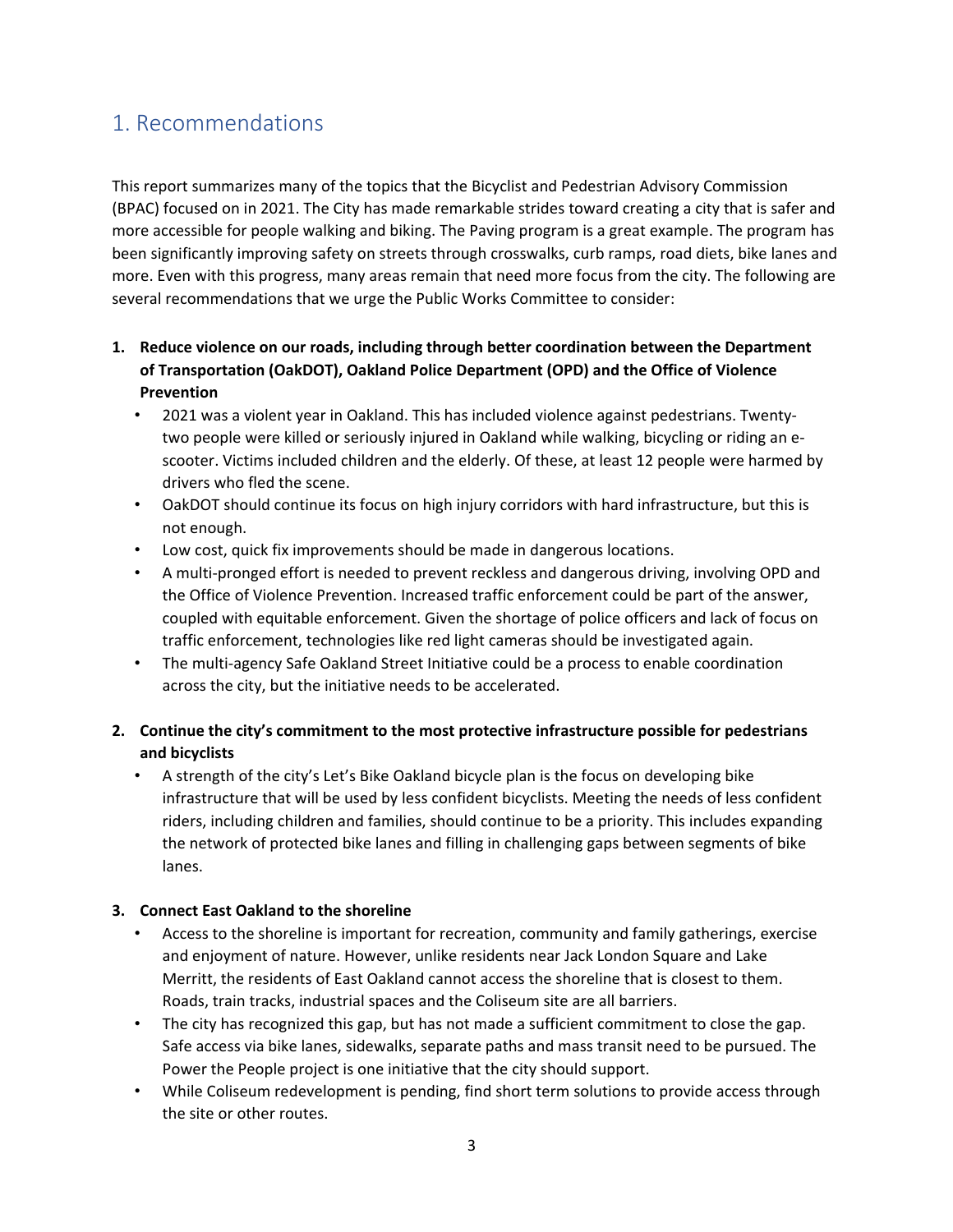#### **4. Hire staff and secure future funding for the next 5‐year Paving Plan**

- The Paving Plan has been a mechanism for rapid pedestrian and bicyclist improvements throughout the city. However, we have heard that staffing is a challenge and future funding is not in place.
- Find ways to support OakDOT's hiring of more staff to support the Paving Plan.
- Help communicate the successes of the paving supported by Measure KK.
- Support the passage of a successor bond measure to fund more paving projects.

We also reiterate the recommendations from the 2020 BPAC Chair Report that should continue to be pursued:

- Ensure more proactive coordination with BPAC on bicycle and pedestrian‐related initiatives that originate from the City of Oakland Mayor's office, City Council and departments and agencies outside of OakDOT.
- Strengthen the review of OakDOT projects by BPAC, particularly timely follow-up on comments before project final design has concluded.
- Strengthen OakDOT coordination with BPAC and community stakeholders during bicycle and pedestrian infrastructure implementation phases, including monitoring of effectiveness, safety and continued community engagement.
- Continue the progress made towards filling OakDOT staffing vacancies.

# 2. An Overview of the Bicyclist and Pedestrian Advisory Commission

The role of the BPAC is to advise the City of Oakland Department of Transportation, the Oakland City Council and other city departments on pedestrian and bicycle issues, with an overarching objective of ensuring that walking and bicycling projects and programs in Oakland are safe and equitable. The BPAC is charged with advising the City on bicyclist and pedestrian‐specific plans, policies, projects, and programs, as well as the accommodation of bicyclists and pedestrians in all plans, policies, projects,and programs. In addition, the BPAC reviews Transportation Development Act Article 3 funding allocations as required by the Metropolitan Transportation Commission.

The BPAC was officially formed by Oakland City Council Resolution in 2014 as a formal commission with the City of Oakland, although the commission was preceded by what was then the Bicyclist and Pedestrian Advisory Committee of the Oakland Public Works Department. The BPAC is comprised of nine commissioners. Commissioners are appointed by the Mayor of Oakland, and commissioners serve three‐year terms during each appointment. The BPAC is governed by adopted By‐laws, which can be revised and amended by a majority vote. Typically, three commissioners are appointed each year to stagger the turnover of the commission, unless resignations require the need to appoint a new replacement commissioner to serve the remainder of an existing term. Commissioners can be reappointed for multiple three‐year terms; however, they can only serve two of those three‐year terms consecutively.

Commissioners devote their own time and resources when serving on the BPAC and take their advisory role with the upmost seriousness and offer freely their experiences and expertise in community outreach, advocacy, engineering and planning. The BPAC commissioners come from a very diverse range of backgrounds and areas of expertise and each one brings their unique experiences as a bicyclist and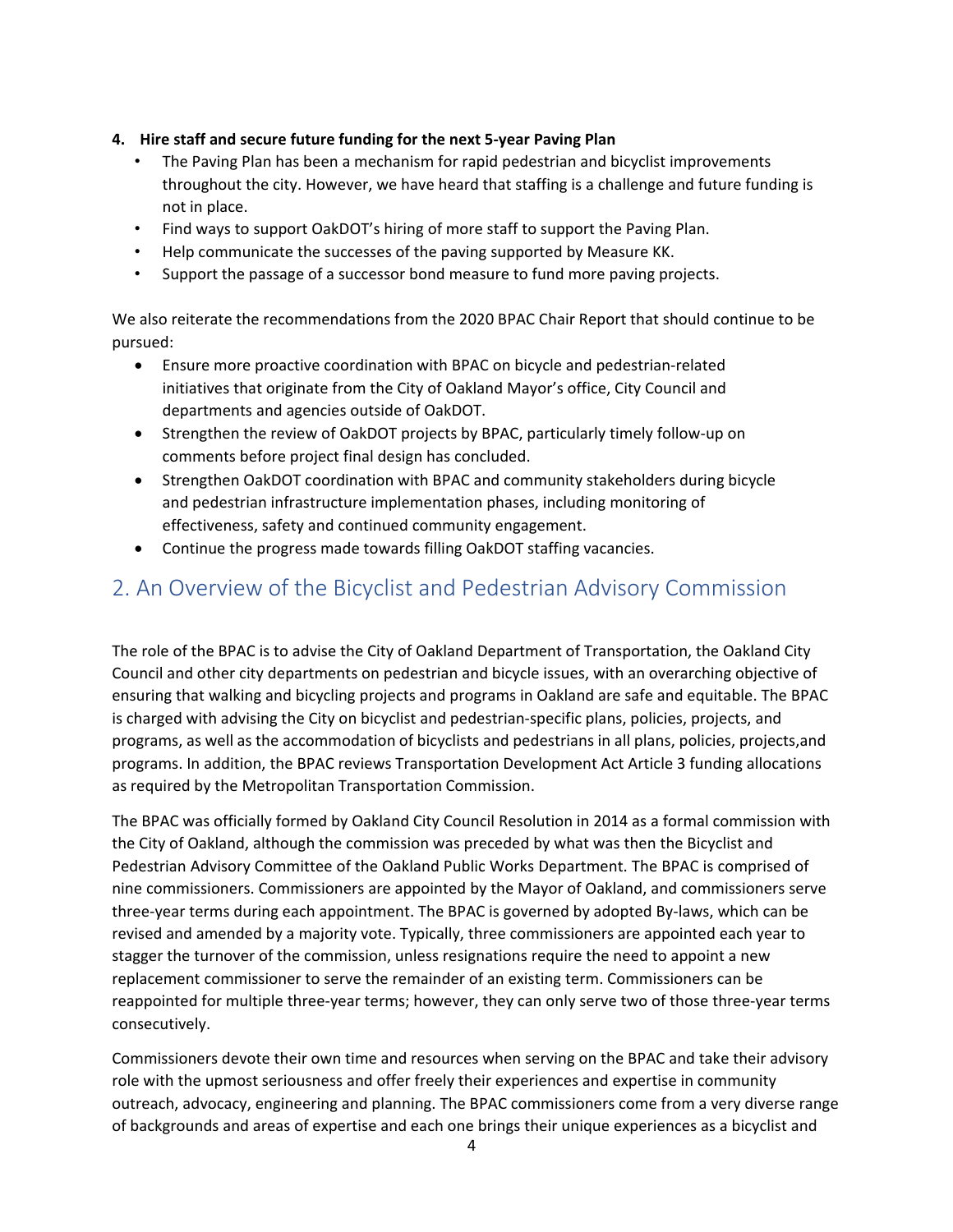pedestrian in Oakland. The BPAC was fortunate to have at least one commissioner who lives in each of the seven City Council Districts in 2021, however, this is not a requirement of the BPAC. Many commissioners have deep connections to multiple parts of the city, and all take seriously their responsibility to improve safety and access for people walking and biking throughout the city.

BPAC commissioners are committed to ensuring the commission is made up of motivated individuals who represent the entire City of Oakland. To help bring this about, when new openings arise due to term limits (two, three‐year terms) or early departures, BPAC undertakes a recruitment process for new commissioner appointments. The process ends with the BPAC recommending candidates to the mayor, who has the authority to make appointments, subject to city council approval. A special BPAC New Commissioner Selection Committee was formed consisting of both current and past commissioners as well as membersof the public. Members of this special committee conducted a robust recruitment process including contacting City Councilmember offices and notifying stakeholder groups about the opportunity to join the BPAC. The committee also held a virtual info session. Eleven applications were received this year. The committee put forward recommendations to the full BPAC. The recommendations were approved and forwarded to the mayor. We have requested that they be appointed and approved in time for the BPAC's January 2022 meeting.

# 3. Summary of BPAC Meetings Held in 2021

The BPAC holds regular commission meetings on the third Thursday of each month. Special meetings of the BPAC can be held at any time, subject to the required public notification process. The BPAC held twelve monthly regular commission meetings in 2021. Most meetings were just over two hours long, but our June 2021 meeting lasted over 4 hours due to extensive public comment. One short special meeting was held just prior to our regular October meeting pursuant to guidance from city staff for the sole purpose of adopting a resolution that would allow the BPAC to continue using teleconference meetings instead of in‐person meetings. Due to the ongoing COVID‐19 state of emergency declared by Governor Gavin Newsom on March 4, 2020 and the local emergency issued by Oakland's city administrator on March 9, 2020, all BPAC meetings in 2021 were held via teleconference using Zoom.

BPAC is grateful to staff in the City Administrator's office, KTOP, and our supporting staff in the Department of Transportation Bike and Pedestrian Program, Noel Pond‐Danchik and Jason Patton, for helping us hold teleconference meetings and complying with all relevant open meeting requirements. We found the format to be very effective. All BPAC commissioners were able to meaningfully participate. Presenters were able to participate with less impact on their personal and family obligations. Many members of the public participated and were able to provide public comment. Public attendance was very strong in 2021. Public attendance ranged from 8 to 74 with 17 to 19 public attendees at most meetings. This is larger attendance than the typical meeting before the COVID emergency.

#### New Standing Agenda Item on Recent Bicyclist and Pedestrian Fatal Crashes

The year started with several tragic pedestrian fatalities. In order to raise awareness of these tragedies on Oakland's streets and spur action for solutions, in March 2021 the BPAC started a new standing item where information would be shared about fatal and serious crashes in Oakland. Twenty-two people were killed or seriously injured in Oakland while walking, bicycling or riding an e-scooter. Most of these were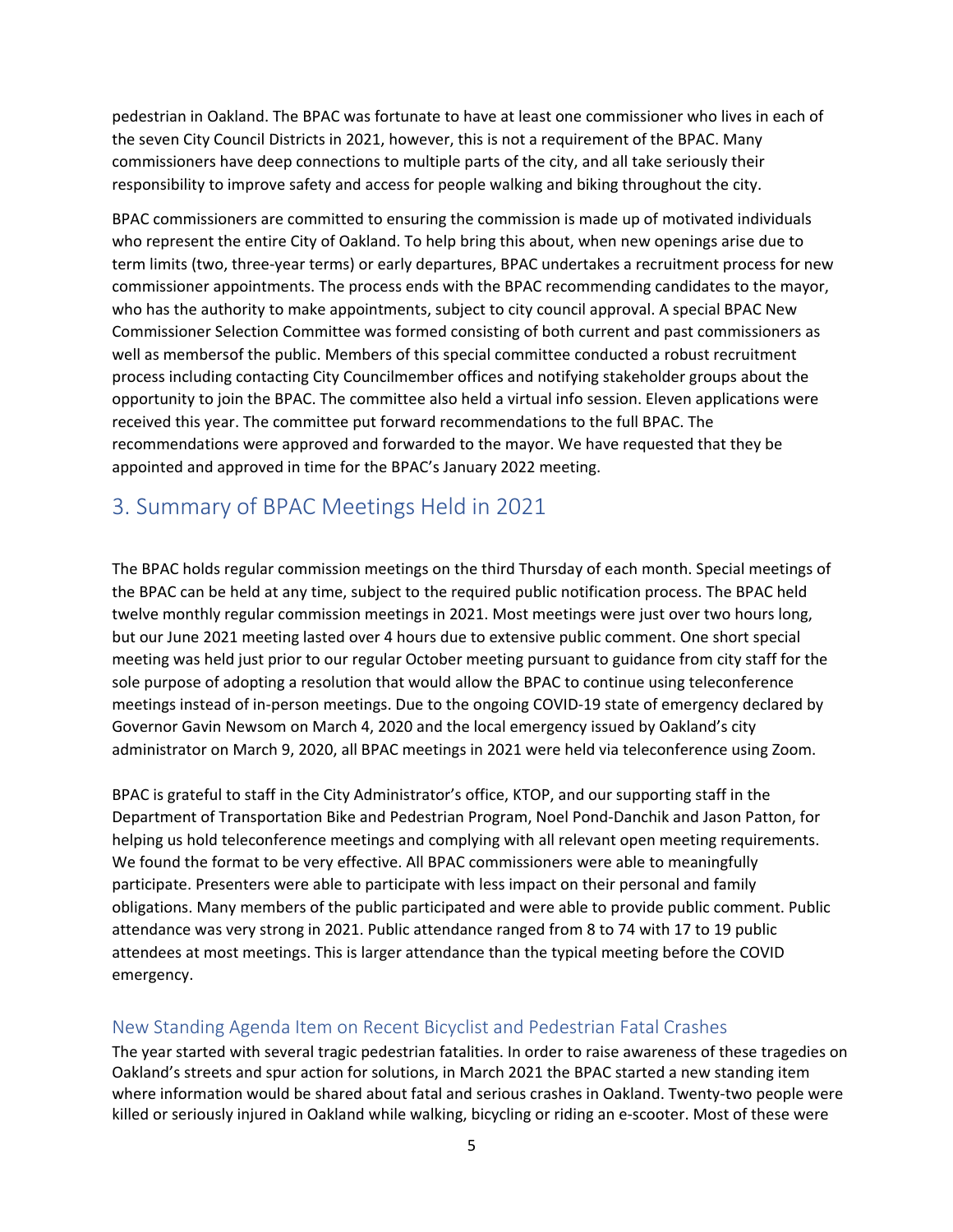walking. At least twelve of the crashes were hit‐and‐run incidents. Hit‐and‐run fatalities have emerged as another upsetting aspect of the city's current wave of violence. The city must find ways to end these horrific and unnecessary tragedies.

### Topics Discussed in 2021

Below are summaries of topics discussed at BPAC meetings in 2021. Actions taken by BPAC are indicated in **bold**.

#### *BPAC Strategic Plan and Legislative Priorities*

- BPAC Strategic Plan for 2021 The **BPAC adopted the following goals**:
	- 1. Be strong advocates for bicycle and pedestrian safety
	- 2. Be a conduit for information on bicycle and pedestrian projects
	- 3. Encourage equity driven investments and policies and advocate for the bicycle and pedestrian community
	- 4. Build relationships with policymakers and provide feedback on pedestrian and bicycle policy
- BPAC Safety Priorities **Adopted legislative priorities put forward by the BPAC's Legislative Committee**. The BPAC agreed to support street safety legislation focused on traffic calming, a quick fix traffic calming budget request to support low cost improvements such as bollards and speed tables, speed limit reductions around schools and citywide, and equitable enforcement strategies including shifting minor traffic enforcement to OakDOT.
- California Assembly Bills 43 and 530 **BPAC voted to write a letter of support for AB 43**, which would allow cities to lower speed limits in the High Injury Network. After the bill passed the legislature, the BPAC Chair wrote a letter of support to the governor encouraging him to sign the bill.

#### *Important Transportation Programs*

- Biannual Paving Update & Next Paving Plan Sarah Fine (Complete Streets Paving & Sidewalks Program) presented three times on implementation of the 2019 3‐year Paving Plan including an updated schedule. She also presented the 2022 5‐year Paving Plan. BPAC discussed how important the Paving Plan is for implementing many important pedestrian and bicyclist safety improvements including road diets and high‐visibility crosswalks.
- Safe Oakland Streets Traffic Safety Legislation DoT and City Administrator staff described an interdepartmental initiative ton comprehensive traffic safety strategies.
- School Safety at OakDOT -- Lucas Woodward who discussed the various ways that OakDOT's Safe Streets Traffic Engineering team works to further school traffic safety in Oakland, including current and future projects and challenges.
- Bike Plan Update Jennifer Stanley and Pierre Gerard of OakDOT provided an update on the Let's Bike Oakland Citywide Bicycle Plan.
- Flex Streets Greg Minor from the Economic & Workforce Development Department discussed future plans for Flex Street installations.

#### *Focus on East Oakland*

- Ney Avenue Traffic Calming Lucas Woodward presented an update on the Ney Avenue Neighborhood Traffic Calming Plan.
- Martin Luther King Jr Library Bike Programming Commissioner Burnette, an Oakland Public Library staff member, along with OPL staff, presented an overview of the library's bicycle services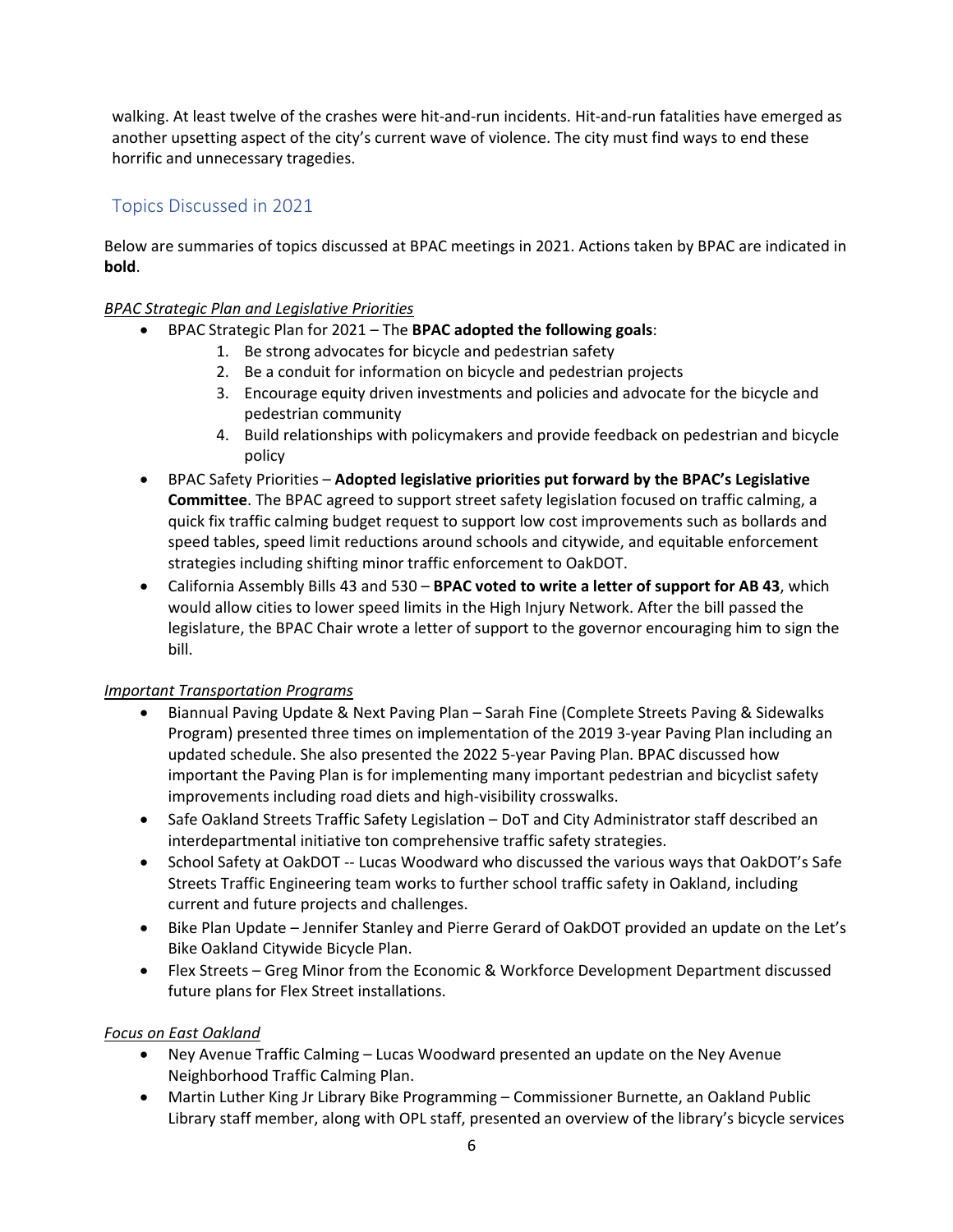at the 81st St Ave Library, Martin Luther King Jr Library, and other locations in partnership with the Scraper Bike Team and EBALDC.

- Martin Luther King Jr Shoreline Access Study Marquita Price and Danielle Dynes of the East Oakland Collective discussed the new Power the People: MLK Jr. Shoreline Access Study, which aims to connect East Oakland residents with the shoreline.
- Oakland RAISE I-880 Freeway Green Infrastructure Retrofit and Active Transit Corridor Planning ‐‐ BPAC Commissioner David Ralston announced an upcoming Rebuilding American Infrastructure with Sustainability and Equity (RAISE) federal planning grant opportunity to support green infrastructure and active transit connections along the I‐880 corridor in East Oakland. **A motion to write a letter of support was passed by BPAC.**

#### *Police‐Bicyclist Relations*

- Bike Rides with the Oakland Police Department and Police Relations Committee BPAC voted to support a proposal from the BPAC Police Relations Committee to organize community rides with OPD in order to create a dialogue between bicyclists and OPD.
- Reimagining Public Safety Dave Campbell from Bike East Bay presented draft recommendations and policies related to moving traffic safety functions from OPD to DoT.

#### *Project Review*

- Telegraph Avenue Complete Streets Project, 20<sup>th</sup> Street to 29<sup>th</sup> Street -- OakDOT Director Russo presented a proposal to remove protected bike lanes on Telegraph Avenue in Koreatown Northgate (KONO) and replace them with buffered bike lanes instead of installing concrete protected bike lanes. Following over two hours of public comment and discussion, **BPAC passed a motion saying that BPAC did not support the OakDOT staff recommendation and urged the continuation of the implementation of the concrete protected bike lanes with added curb management strategies, addressing visibility issues to the extent feasible, and controlling parking in the protected bike lanes.**
- Affordable Housing Sustainable Communities Grant New Projects and Updates on Previous Projects – presentation from Julieth Ortiz and Yvonne Chan. Commenters said that projects need sufficient quantity and quality of bike parking.
- Transportation Demand Article (TDA) Projects Grant Applications and Previous Awardees Update – Julieth Ortiz gave and overview. **BPAC voted to support the TDA grant applications and recommend that OakDOT seek additional funding for bicycle educations programs through TDA or another source.**
- I-980 Redevelopment Project Warren Logan, Policy Director of Mobility and Interagency Relations, discussed the potential redevelopment project to remove/cap Interstate‐980.

#### *OakDOT Update*

● OakDOT Budget and Organizational Update – OakDOT Director Ryan Russo and Ariel Espiritu-Santo, OakDOT Agency Administrative Manager provided an organizational and budget update. Various budget and staffing dynamics and challenges were discussed.

#### *The Future of Mobility*

- E‐Scooters Kerby Olsen, New Mobility Supervisor, provided updates on the e‐scooter program, including a proposal to allow more scooter to park at each bike rack. BPAC members urged the city to ensure the scooter companies are meeting their equity obligations and making scooters available throughout the city.
- Electric Bike Library and Zero Emissions Vehicle Plan Kerby Olsen, New Mobility Supervisor,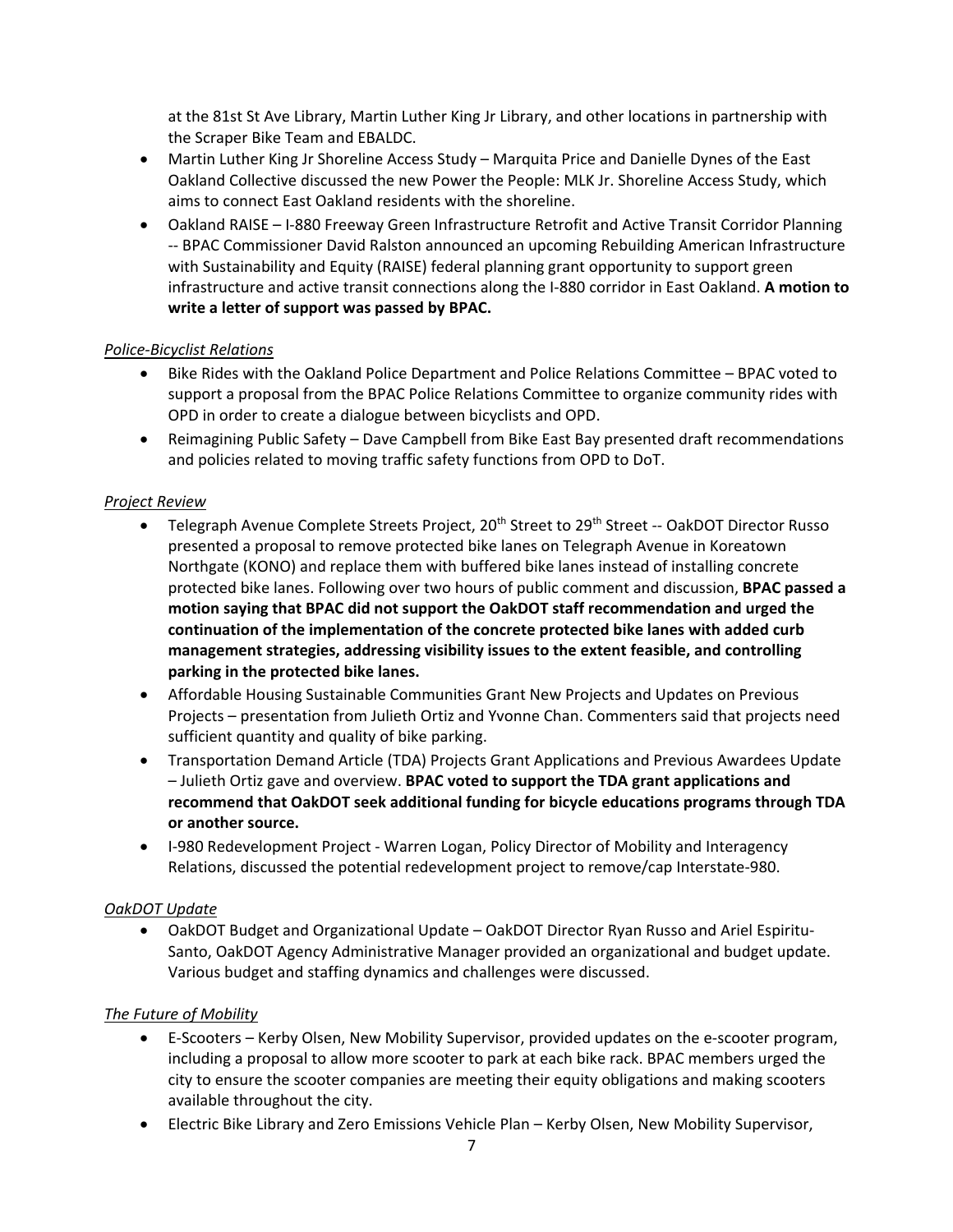described a grant‐funded \$1 million project to purchase 500 electric bicycles and make them available at low cost for medium‐ and long‐term rentals.

#### *Advice to the Planning Department*

- Annual Major Development Projects Catherine Payne (Bureau of Planning) and Audrey Harris (Transportation Department) reported on current and upcoming major projects that could present opportunities for pedestrian and bicycle infrastructure improvements in conjunction with, or as conditions of, the residential or commercial projects. Discussion focused on a project at 98<sup>th</sup> Ave and San Leandro and the importance of connecting the development to the neighborhood with bike and pedestrian improvements. Attendees highlighted the challenge of ensuring conditions of approval are fully met.
- Annual Report from Strategic Planning ‐‐ Laura Kaminski from the Bureau of Planning presented on the Downtown Oakland Specific Plan, transportation impact fees and the upcoming General Plan Update.

#### *The Joy of Biking*

• Bike To Wherever Day – Chris Hwang of Walk Oakland Bike Oakland (WOBO) presented on plans for the May 21, 2021 ride to Lake Merritt and how people could get involved. Hwang returned to share how pedal pools came from across Oakland and the event provided much‐needed joy and socializing for Oakland's bicycle community.

# 4. BPAC Committee Summaries

BPAC Committees are an important organizational element of the Commission, as they provide a forum for detailed discussion on specific topics that might otherwise be too time consuming for the full BPAC to address at regular Commission meetings. Actions originating at the committee level can be forwarded to the full BPAC for further discussion and consideration on an as-needed basis. Committees reportback to the full commission at the monthly BPAC meetings. In addition to providing a management tool for the full BPAC, the BPAC committees are an important linkage to volunteer members of the public, as membership in each committee is open to the public, as per the BPAC By-laws. BPAC By-laws were revised in January 2020 to provide an opportunity of members of the public to chair individual committees, which was previously reserved for commissioners. This provides the public an opportunity to participate in the advisory process at a significant level within the BPAC organizational structure. BPAC actively encourages members of the public to participate on BPAC committees. Information on the BPAC committees can be accessed through the following link:

https://www.oaklandca.gov/resources/bicyclist-and-pedestrian-advisory-commission-bpac-committeesand‐liaisons

The following section reports on the activities of each BPAC committee in 2021.

### Open Forum Committee

The committee continues to track and monitor issues raised by the public during Open Forum. Open forum is an important committee of the BPAC, as an Open Forum item is included in every BPAC meeting for the public to comment on items not on the regular agenda. In many instances, this could be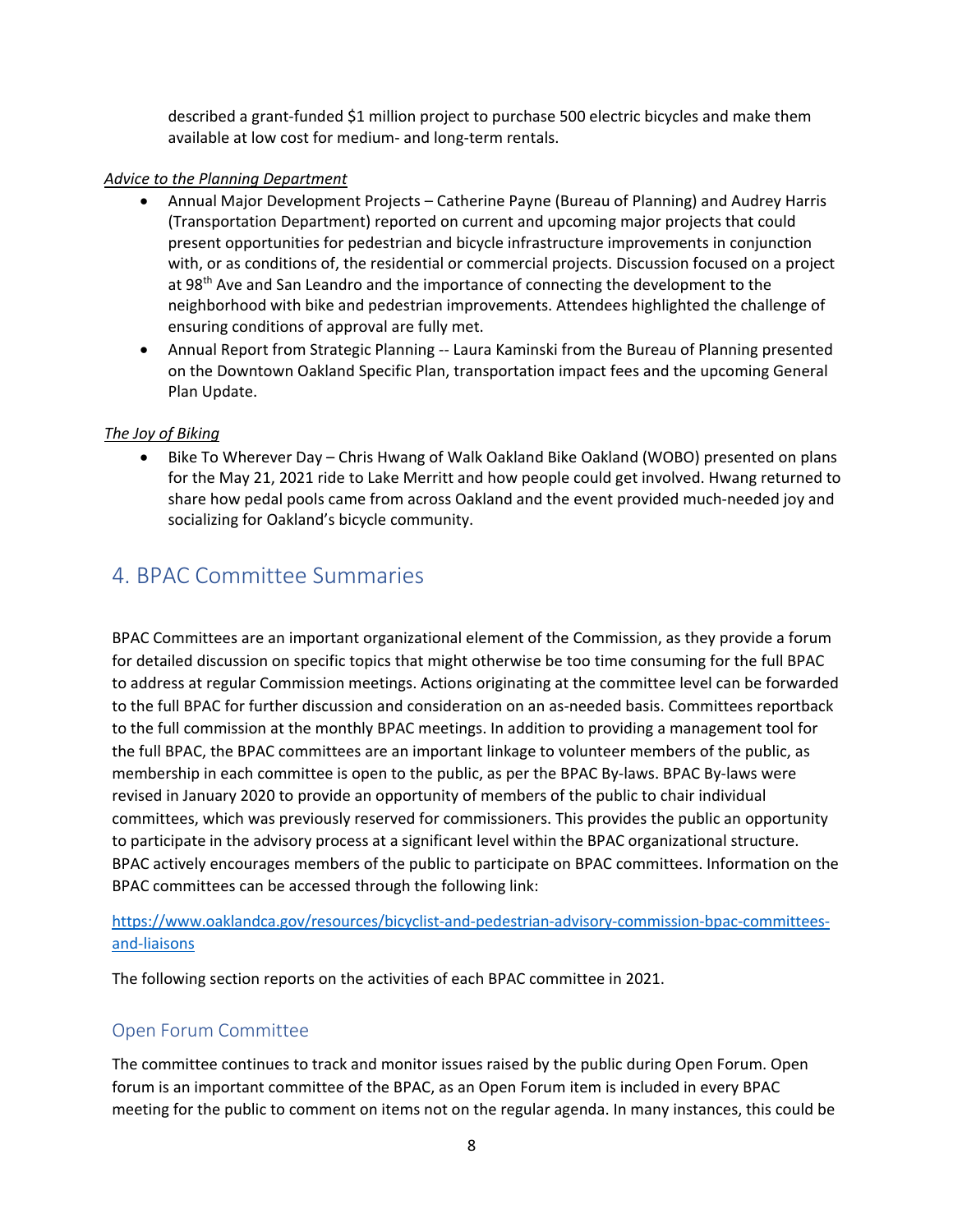the only opportunity members of the public can comment on specific bicycle and pedestrian issues. Indeed, many of the comments BPAC hears deal with larger transportation issues and are not always specific to bicycle and pedestrian topics.

Open Forum Committee through most of 2021 was comprised of Commissioners Jesse Jones (resigned in August) and Patricia Schader and public member Midori Tabata. The committee tracks issues brought to the BPAC at its monthly meetings. In 2021, we have received 27 comments to date.

We track the issues and make it available for public view at https://docs.google.com/spreadsheets/d/1v0nDQC83kYuR8rW\_ofuDLSTOy0LdRg9otR63Yp0u5Qw/edit ?ts=573a2ece#gid=0

The issues presented this year were:

- Obstruction of sidewalk or street due to events or construction 2
- Telegraph bikeways for and against 4
- Enforce equity requirement for e-scooter program 1
- Protected bikeways 2
- Infrastructure design obstacles on bike route 1
- Caldecott Tunnel settlement project funding 1
- Announcements of events, projects, City action 6
- Requesting support for projects 3
- Thanks for support 3
- Request for BPAC to work with another Commission 1
- Bicyclists traffic infractions 2
- Additional parking on Macarthur in Laurel 1

#### Actions:

- Many items required no further action
- Simpler issues were addressed during the Open Forum session or refer the speaker to 311.
- Caldecott Tunnel Settlement issue was a carryover from 2020. There were more projects than in the settlement funds so not all requested projects, even high priority ones cannot be completed. After extensive research of possible funding sources, referred group to Caltrans.

The BPAC takes public comment seriously and endeavor to encourage participation and to help resolve issues.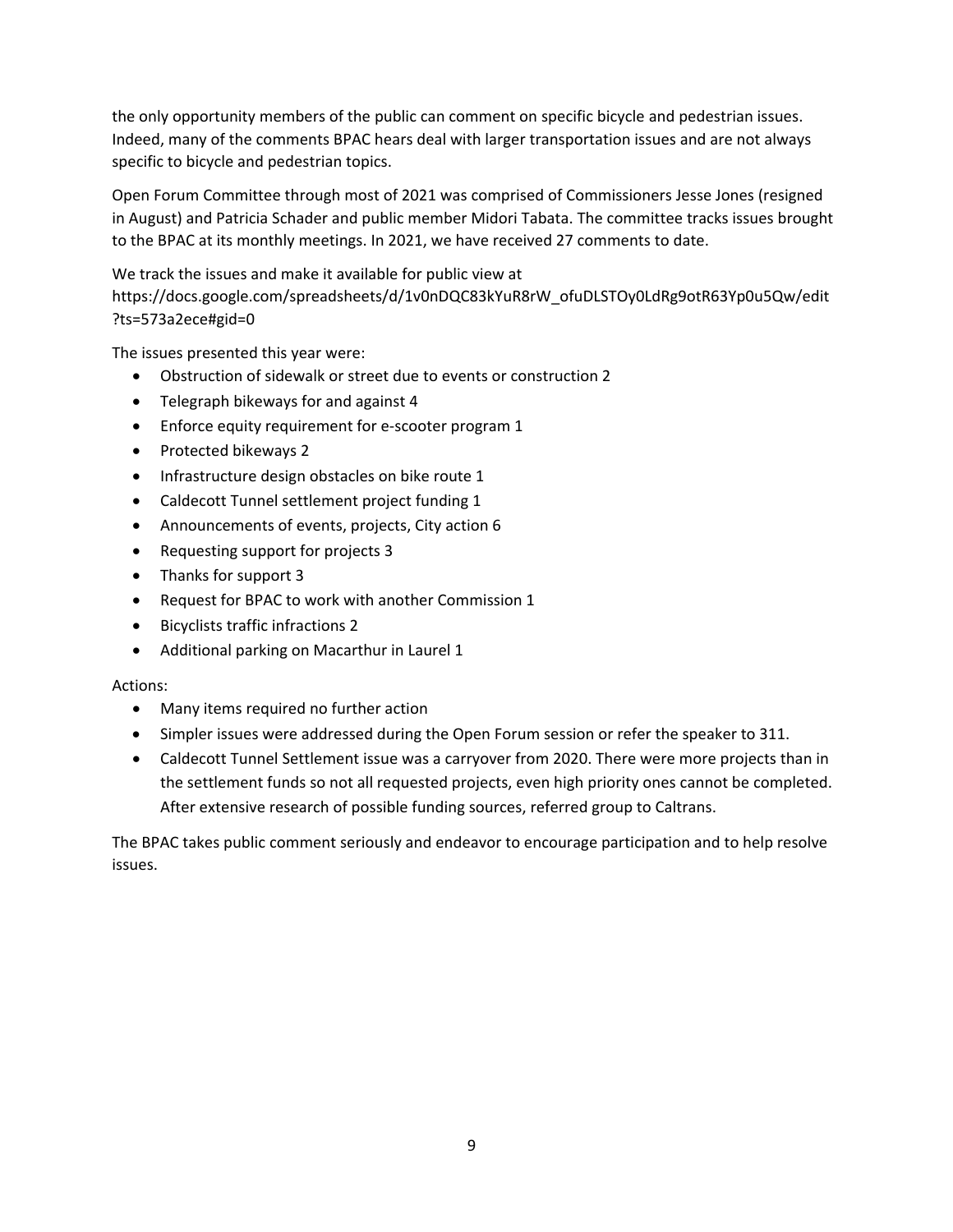### Infrastructure Committee

The Oakland Bicyclist and Pedestrian Advisory Commission (BPAC) Infrastructure Committee comprises BPAC commissioners and other volunteer members of the public. This committee examines Oakland street and sidewalk plans and provides detailed feedback to staff. These meetings are held every other month, or as needed, and reports back to the full BPAC.

Agenda materials, presentations, and schematics are distributed in advance of meetings when possible, to assist committee members with formulating questions and ideas. Committee meeting agendas and notes are available online at: https://docs.google.com/document/d/1qqS46y3dWNeAxMVwU3HTwjunjb0pwANtZix‐ CisiWA/edit?ts=5a30853e

Projects are prioritized and selected for review by the committee based on a number of factors, including but not limited to:

- Urgency How soon a project is likely to be implemented
- Geography Where projects are located
- Level of design How easily committee input can be incorporated into a project during the current design phase
- Public interest As expressed at BPAC meetings or via requests from the public to commissioners, staff, or elected officials
- Safety Whether there is a history of injuries or fatalities at a location or corridor
- Opportunity: Whether project upgrades or changes can increase bicyclist and pedestrian access and safety
- Outreach Whether a project already has an existing or planned robust public input process, or whether it would be better heard by the full BPAC, possibly as an action item. Presentation to this committee should not be considered an alternative to other public outreach, and the committee may choose not to review items for which there is already a robust public input process.

In 2021, the Infrastructure Committee consisted of 4 commissioners and 5 members of the public. It is open to the public and does have public attendance.

Members:

- Commissioners
	- o Dianne Yee, co‐chair
	- o Reginald Burnette Jr
	- o David Ralston
	- o Patricia Schader
- Public
	- o Robert Prinz, co‐chair
	- o Brendan Pittman
	- o George Naylor
	- o Midori Tabata,
	- o John Minot

The Infrastructure Committee held five meetings covering a total of 15 items.

Items reviewed: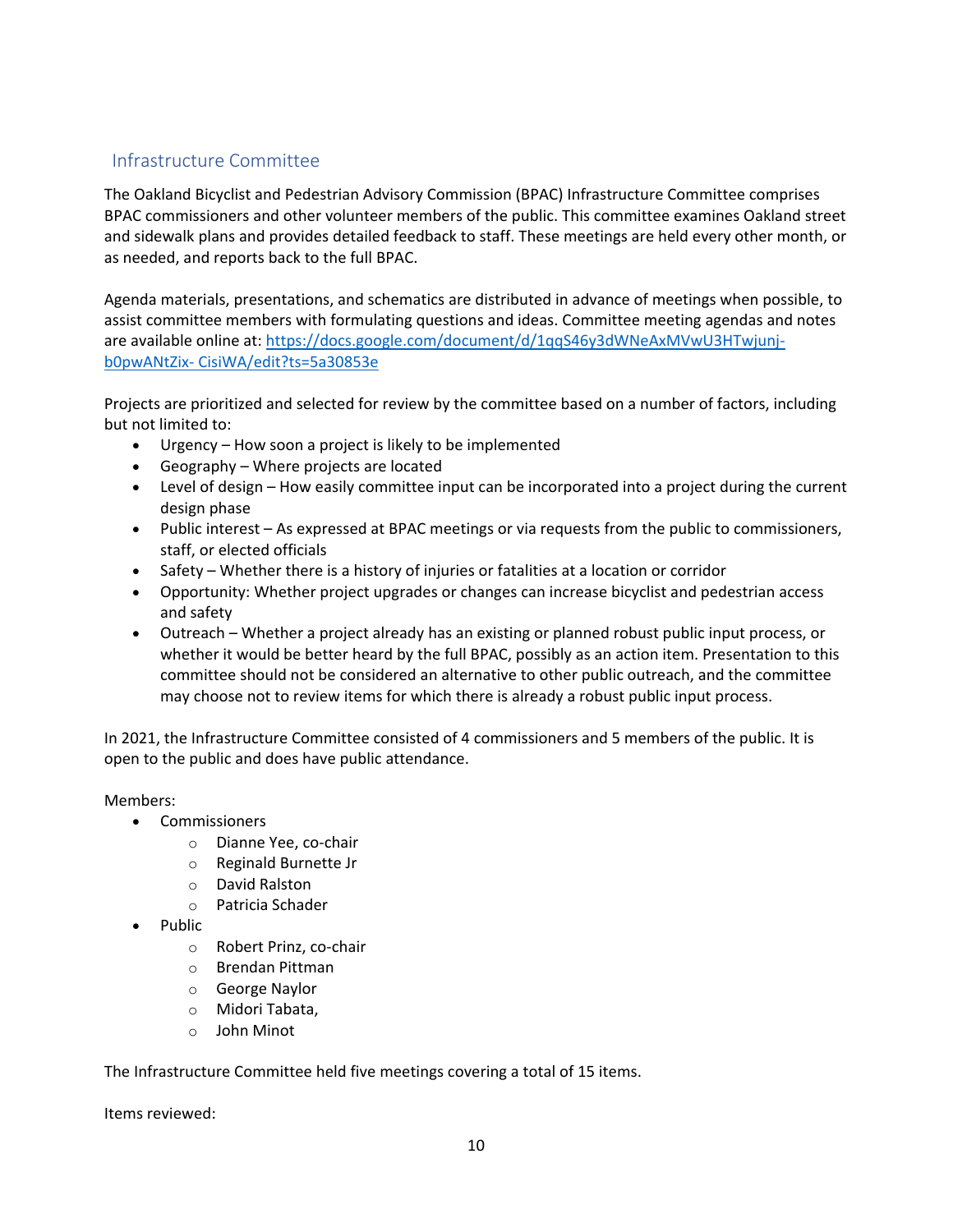- 2021 Citywide Striping Project
- Grand Avenue Mobility Project
- High Street Paving Project
- Martin Luther King Jr. Way road diet, from 7th Street to 20th Street
- MacArthur Safety Improvements in the Laurel District (S.L.O.W. Laurel [Safe Livable Open Welcoming Laurel])
- Neighborhood Bike Route Implementation Guide
- Safe 8th Street Project
- West Grand Avenue HOV/Bus Lane Extension Phase II Project (MTC project)
- Alameda County Transportation Commission (ACTC) Rapid Response Projects
- 14th Street Safety Project
- 14th Avenue Streetscape Project
- Caltrans encroachment permit process
- Oakland CityRacks Bicycle Parking Program
- Sideshow Prevention Pilot Projects
- Leading Pedestrian Interval (LPI) Downtown Project

The intent of this committee was to provide space for in‐depth reviews of projects that couldn't ordinarily be accomplished during a BPAC meeting, and especially projects that help inform broader design policies and standards, which will ultimately streamline the workflow for staff. Items are sometimes reviewed both in the committee and at the full BPAC, but with attention to different details. For instance, the full BPAC reviews and provides input on proposed HSIP projects annually, and the Infrastructure Committee monitors their implementation. The committee also works with staff to help resolve issues that may develop during project implementation.

The narrower focus affords the committee an opportunity to continue to monitor the progress of projects over time. Staff has been diligent in working with the committee and we continue to confer every few months on new ideas, implementation, and results.

The Infrastructure Committee has been **successful** in working with staff on:

- Final development of the Neighborhood Bike Route Implementation Guide, which will help provide a more consistent minimum design standard for traffic calming and other safety features on residential bike route streets going forward.
- Development of the 14th Ave Phase 2 streetscape project, via which this committee amplified community requests for increased greenery and other added design features, and helped brainstorm solutions such as in‐street tree wells which were added to the project.
- Oversight and review of the ACTC COVID‐19 Rapid Response bike/walk grant projects. The committee's previous work with staff on buffered‐to‐protected bikeway conversion standards helped to inform an upgrade along Embarcadero West. This small grant program was described by staff as one of the easiest and most flexible they've had to work with, allowing for very fast implementation with high quality design.
- Facilitating conversations between DOT staff and other jurisdictions, such as the conversation with Caltrans D4 on addressing encroachment permit impacts that delay construction of bike/walk infrastructure and paving projects.

#### **Recommendations** going forward:

 The new **Neighborhood Bike Route Implementation Guide** recommendations will apply to all future capital projects that overlap with these corridors, but there should also be a dedicated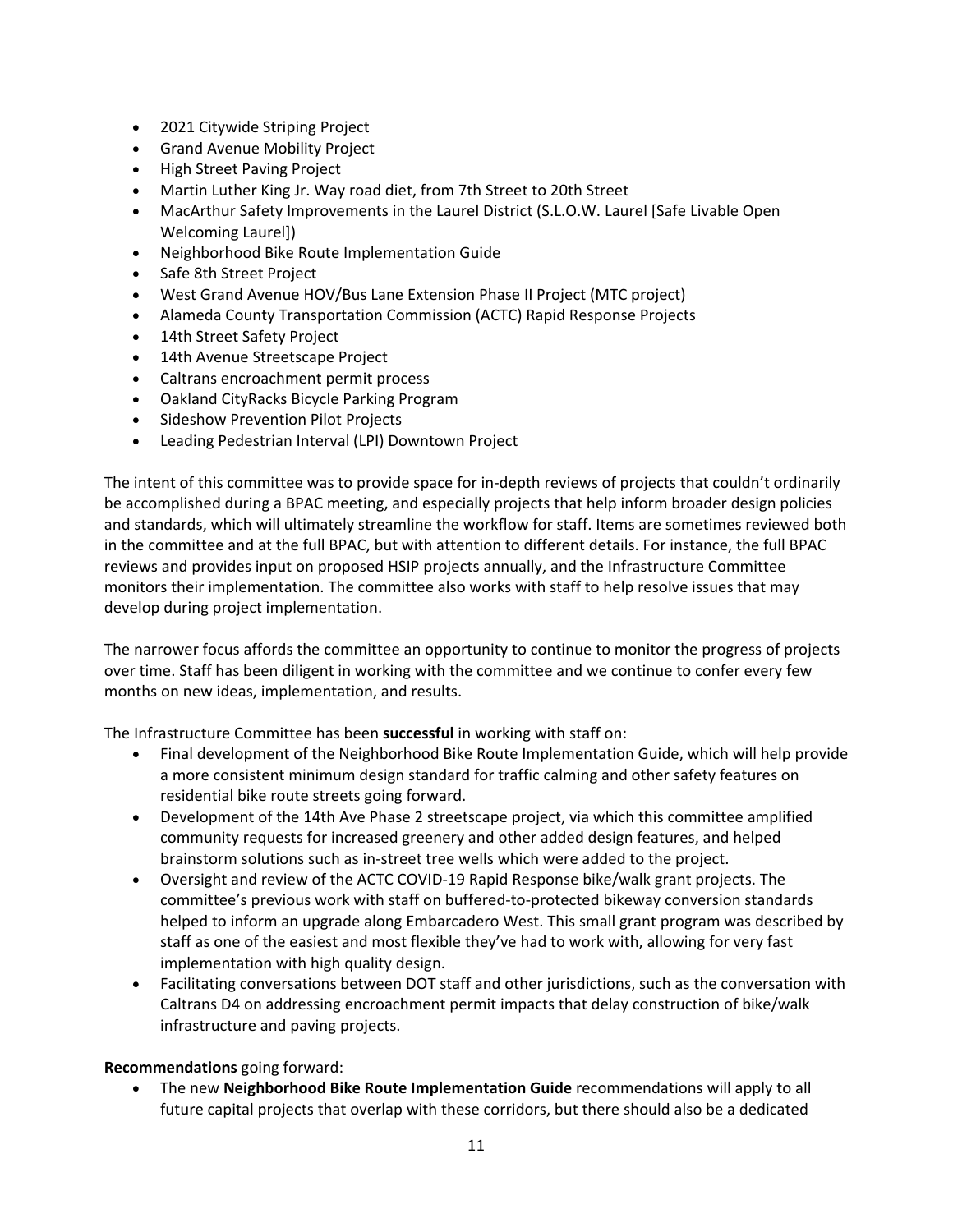effort to retrofit existing NBRs to this standard proactively, not dependent on the paving schedule. This is already happening on a few corridors, but Bicycle Program staff need to be given funding and capacity to do this work more holistically citywide, perhaps in coordination with the current effort to upgrade Slow Streets corridors to more permanent installations. Questions around what NBRs should be called, and what type of stencils or other artististic treatments should be used, are still unanswered and could be part of this process.

- Despite all of the great work being done through the **paving program**, staff capacity limitations are still resulting in missed opportunities with these projects where the outcomes do not meet recommendations from the 2019 Bicycle Plan or 2017 Pedestrian Plan. Since the majority of Oakland bike/walk infrastructure upgrades happen in coordination with repaving, and since paving activity will be ramped up even further in the coming years, we are very nervous that these bike/walk omissions will increase. We propose two parallel solutions in order to avoid this:
	- o Continue to **increase OakDOT staff capacity**, including in communications roles, to help stay on top of the growing workload while still ensuring high quality project designs that are informed by community needs. Ideally this will allow the design process to drive project implementation, not the paving schedule.
	- o **Streamline the project development process** by proactively creating more policy guidelines and design standards similar to the Neighborhood Bike Route Implementation Guide, including for features such as protected bikeways, protected intersections, bus boarding islands, and so forth. This will help provide staff with a better baseline to deliver routine but high quality infrastructure projects more efficiently, and will assist new staff members in designing projects to Oakland's standards.
- **External agencies** including Caltrans, Union Pacific, and others continue to delay or water down Oakland bike/walk infrastructure projects, almost all of which serve a critical traffic safety function, leaving vulnerable road users at risk due to these impacts. It remains to be seen how Caltrans' recent commitment to complete streets implementation will apply to local projects which overlap with their right of way, but we still recommend that Oakland coordinate with state and regional partners to develop strategies or policy solutions to overcome these issues.

Several bike/walk projects and grant applications have moved forward recently without adequate, or any, review by the full BPAC or the infrastructure committee. Some examples include the Downtown Leading Pedestrian Signal project, and the TOWN for All infrastructure grant application. Each of these were only noticed in the BPAC agenda as a printed announcement after the project/award was finalized, with no engagement or input opportunities ahead of time. This is not to say that these are not worthwhile projects, but as appointed representatives of the public on city matters relating to bike/walk infrastructure and policy, **staff needs to be more proactive about engaging the BPAC on the work they are doing and allowing for input during an appropriate phase**. The BPAC meets monthly and the infrastructure committee has a bi-monthly but flexible schedule, with the intent of working around staff availability and project timelines.

### Legislative Committee

The Legislation Committee was formed as a venue to discuss and recommend policies to advance to the full BPAC for consideration as well as to OakDOT staff and ultimately to the Oakland City Council.

The Committee began its year elevating the importance of traffic safety and seeking ways to give the City more flexibility in responding quickly and effectively. Automated enforcement of speeding and red‐ light running were important discussion topics in 2021. The Committee worked to advance AB 43, State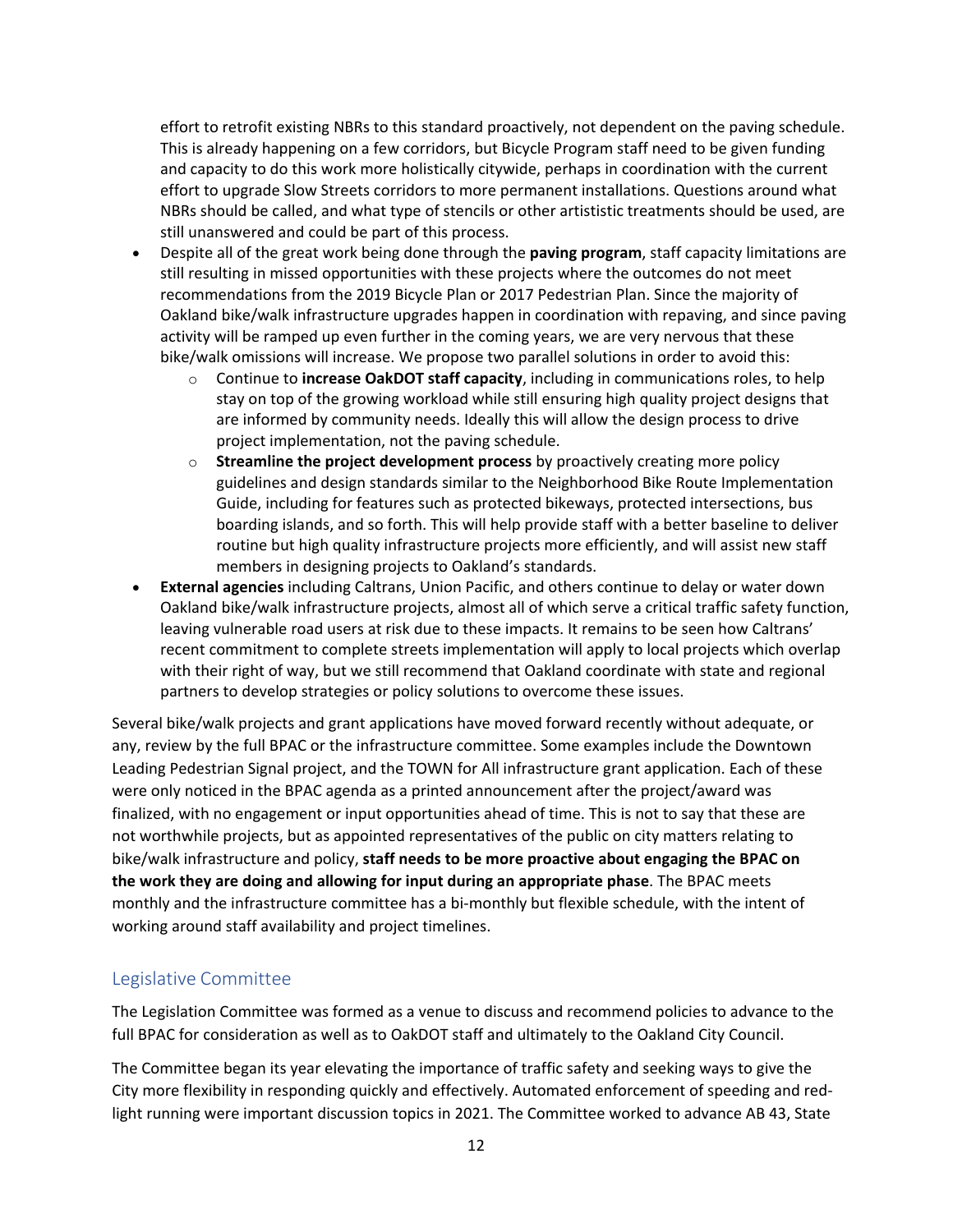legislation that was adopted and will allow for lower speed limits.

### Bicyclist and Pedestrian Police Relations Committee

This committee of the BPAC was formed in September 2018 and works to address the impacts of traffic enforcement on bicyclist and pedestrians with particular attention towards reviewing current police stop data and identify ways to reduce racial inequities observed in traffic enforcement.

In 2021 the committee held a very positive meeting with OPD leadership early in the summer. OPD committed to joint bike rides, with multiple BPAC representative participating in an August 2021 ride. Captain Sean Fleming is now in communication with the Committee to continue this effort. Some City Councilmembers have also expressed interest in participating. The committee also supported the 2019 Bike Plan's call for an annual report on reducing bias in policing. The Committee is interested in riding with new police officers so they can get to know the community by bicycle as part of their onboarding process.

# 5. 2021 BPAC Commissioner Biographies

**Andrew Campbell, Chair (District 1):** Andrew has been a resident of Oakland since 2005. He is a daily bike commuter and enjoys exploring Oakland by bike and foot with his kids. He believes that with continued focus by the city and community, all parts of Oakland can become safe for walkers and cyclists of all ages and abilities. Before joining the BPAC, he served on the steering committee of Grand Lake Neighbors. He is executive director of an energy policy research group at UC Berkeley.

**Patricia Schader, Vice Chair (District 7):** Patricia grew up in East Oakland and currently resides in deep East Oakland. When she moved back to deep East Oakland the first item that she noticed was the lack of infrastructure. As an avid cyclist and runner, for every bike ride she would have to drive somewhere to ride because of the lack of infrastructure. However, she noticed other parts of Oakland have great bike lanes, walking paths and wide sidewalks with children in other areas on bikes in the bike lanes enjoying their bikes. She joined the BPAC to advocate to improve Infrastructure in East Oakland and bring Equity and Equality to the underprivileged citizens and the at‐risk children in East Oakland.

**Reginald K. Burnette, Jr. (District 6):** R.B. has been riding anything with wheels since age 4. Cycling has become his route to changing his community, one bike at a time. He began riding with The Scraper Bike Team in 2009, "bringing greenery to the scenery" and immersing himself in Oakland's biking community, with a focus on youth. RB has been a critical member of major initiatives including the East Oakland Neighborhoods Initiative that lifted up neighborhood planning and secured \$28M of implementation funds for the transformation of Deep East Oakland

**Grey Gardner (District 2):** Grey is a District 2 resident living in the Eastlake area. Having commuted to work by bike for over twenty years, he is eager to see Oakland's roads become increasingly safer and more comfortable for bicyclists and pedestrians. He served for more than a decade as a public defender and presently works on drug policy and criminal-justice reform issues throughout the U.S.

**Jesse Jones (District 1):** As a bicycle commuter and recreational cyclist, Jesse is passionate and excited about interconnected bikeway systems that are safe and useable for Oakland residents of all ages and abilities. As a landscape architect, she holistically considers bicycle and pedestrian infrastructure as part